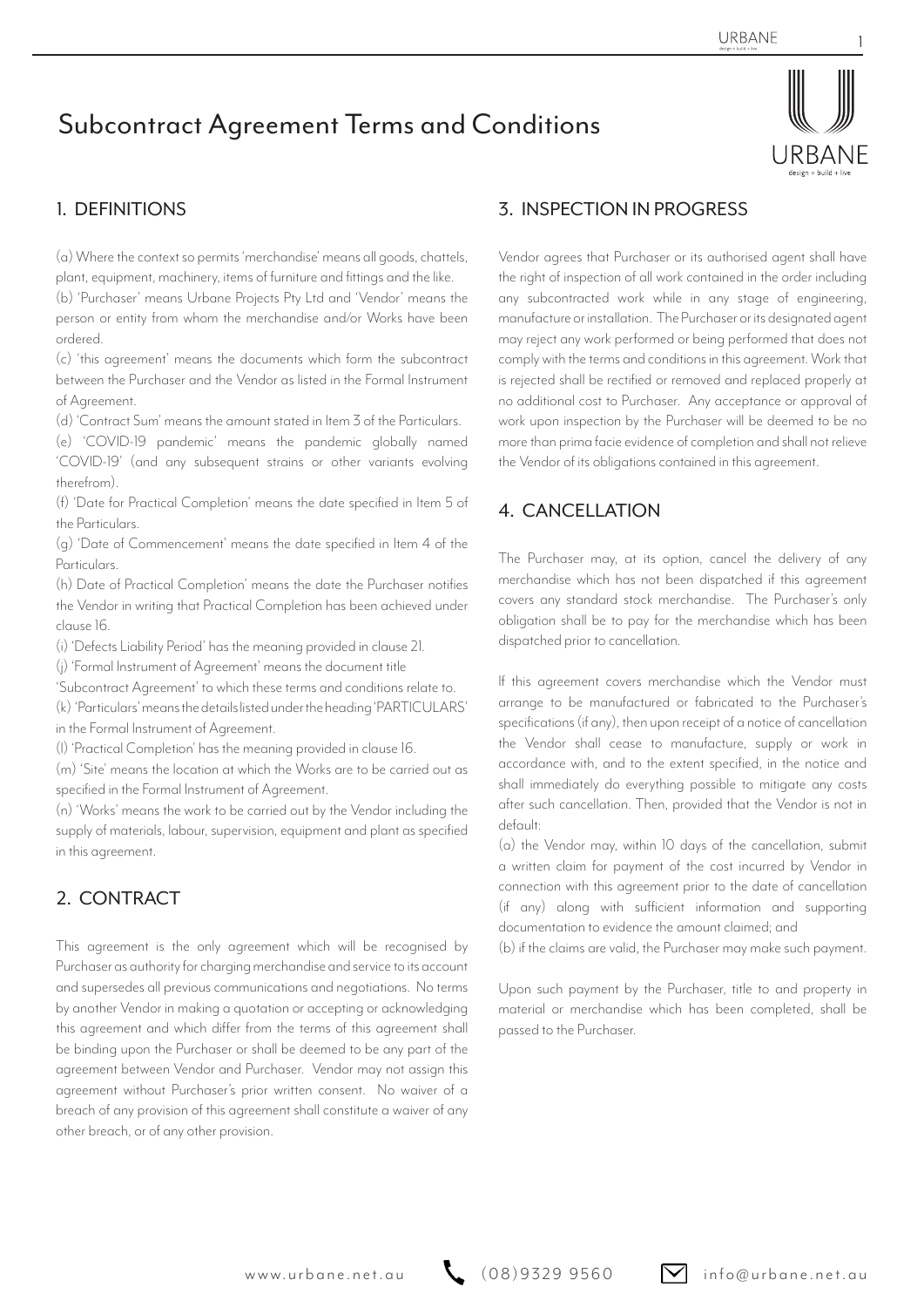## 5. DEFAULT BY VENDOR 6. WARRANTIES

In the event that the Vendor:

(a) breaches any of the terms, conditions or warranties contained in this agreement; or

(b) becomes insolvent; or

(c) a receiver, administrator or liquidator of its business assets is appointed; or

(d) makes any assignment or arrangement for the benefit of credits, then in any one or more of such cases, without prejudice to any other rights it may have, Purchaser may by written notice:

(e) cancel the delivery of any undelivered merchandise; or

(f) terminate this agreement.

The Purchaser shall not be obliged to make any payment thereafter or in respect of a delivery which has been cancelled in accordance with this clause.

## 5A. REMEDIES IN THE EVENT OF DEFAULT

The Purchaser shall be entitled to recover any loss or damage it suffers by reason of a default by the Vendor as moneys due and payable under clause 19 (including any release or reduction of retention money if applicable).

If the Purchaser exercises its rights under subclause 5(e) or 5(f) above, the Purchaser may:

(a) engage a third party to supply any merchandise which the Vendor has not delivered or take over and complete the whole or part of the Works remaining to be completed; or

(b) direct the Vendor to:

(i) promptly execute a deed of novation in the form of Annexure Part A to novate to the Purchaser or such other party as designated by the Purchaser in writing all contracts entered into between the Vendor and any subcontractors or suppliers or third parties; and/or (ii) immediately make available for collection, or if requested by the Purchaser, deliver to Site any materials or merchandise not incorporated into the Works regardless of whether they are located at or outside of the Site.

For the purposes of effecting a novation under subclause 5A(b)(i) above, the Vendor hereby irrevocably appoints the Purchaser to be the Vendor's attorney with authority to execute such documents as are necessary to give effect to the novation and to bind the Vendor accordingly.

(a) The Vendor warrants that:

(i) it is at all times suitably qualified and experienced to complete the Works;

(ii) it shall use proper and tradesmanlike workmanship;

(iii) it shall comply with all applicable legislative requirements;

(iv) all Vendors, employees and agents of Vendors engaged by Vendor are suitably qualified and experienced to complete the work it is engaged to complete.

(b) The Vendor warrants that the merchandise supplied by the Vendor:

(i) comply with the description and specification set out in this agreement;

(ii) are new and fit for the known purposes for which it is supplied;

(iii) have a warranty period as stated in Item 6 of the Particulars; and (iv) are in proper working condition.

(c) These warranties are in addition to any warranty or service guarantee contained in the order or implied by law. In the event that the Vendor breaches any of the warranties included in this clause, the Vendor agrees to indemnify the Purchaser against any loss or damage (including legal fees and costs) arising from or in connection with such breach.

#### 7. PATENTS, TRADEMARK AND COPYRIGHTS

Vendor warrants to Purchaser and its successors in interest that the manufacture, sale or use of the merchandise will not infringe or contribute to the infringement of any patents, trademarks, designs or copyrights in Australia. Vendor indemnifies Purchaser and its successors in interest against any loss or damage (including legal fees and costs) arising from a breach of this warranty or any prevention or hindrance of use of the merchandise arising out of or in connection with a breach of this warranty.

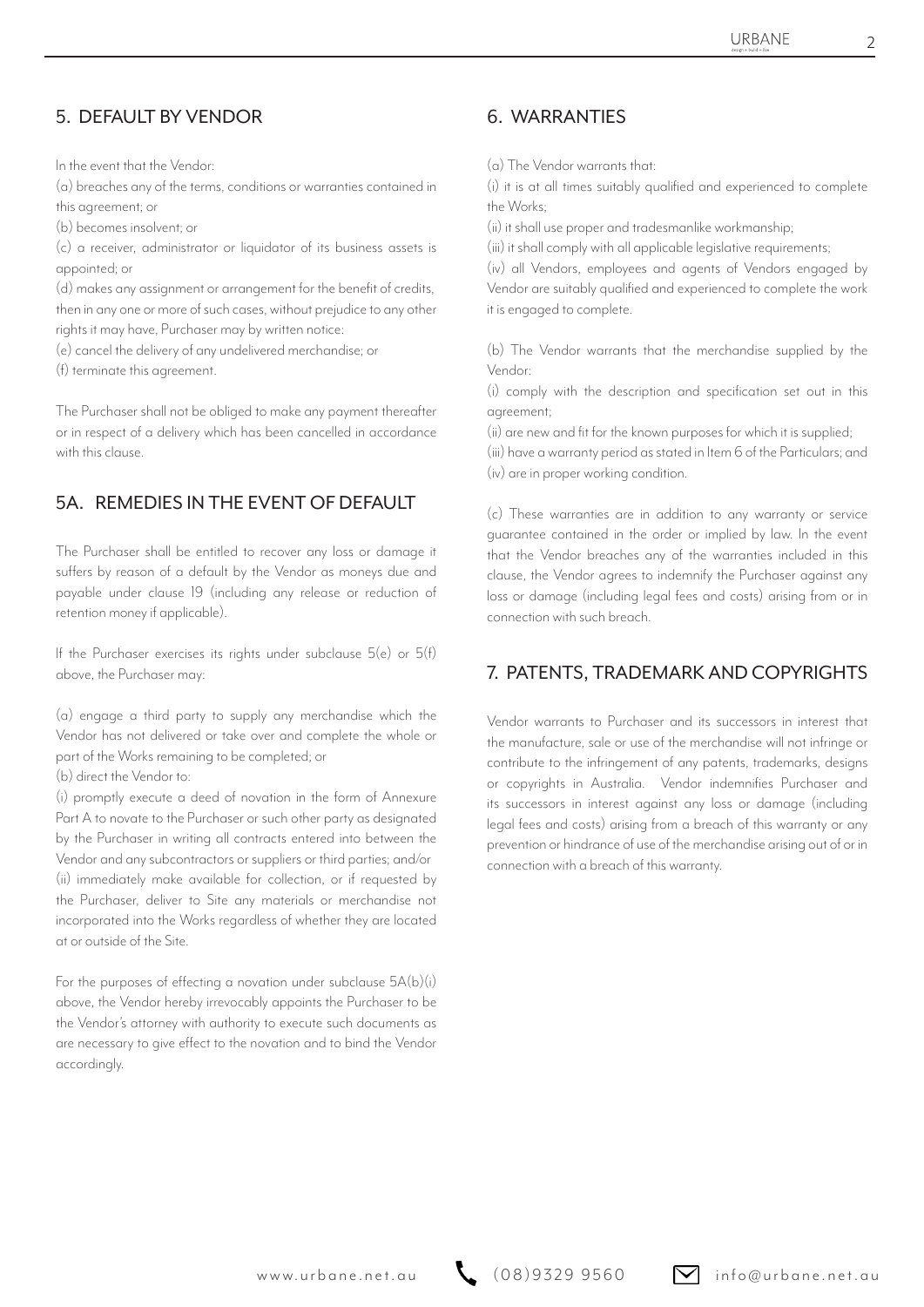#### 8. TRANSPORTATION 11. TIME

Immediately after the Vendor has dispatched the merchandise, Vendor shall notify Purchaser of the date and time of dispatch, the number of the order, the kind and amount of merchandise to be transported, tracking number and the estimated date of delivery.

All merchandise shall be:

(a) packed, marked and transported in a safe, secure and suitable manner; and

(b) delivered in good order and condition by an internationally certified courier,

 in accordance with the proper and legislative requirements of the carriers and the Australian States and Territories in which the Works are provided.

As soon as practicable after becoming aware of any factors which may affect the delivery, the Vendor must notify the Purchaser and keep the Purchaser updated on the effects of such factors.

Upon delivery of the merchandise, the Vendor shall obtain a receipt from the consignee showing the materials delivered, the condition of such materials at the time of delivery and the date of delivery.

#### 9. RETENTION

If applicable, the Purchaser will deduct from each progress claim the amount stated in Item 7 of the Particulars up to a maximum of the amount stated in Item 8 of the Particulars (being a percentage of the Contract Sum). An amount equivalent to the percentage stated in Item 9 of the Particulars shall be released to the Vendor on the Date of Practical Completion and the balance to be released at the end of the Defects Liability Period.

### 10. PERFORMANCE OF WORK 11A NOTICE OF DELAY

Where the Vendor is required to perform work on or near the premises specified in this order, the following conditions apply:

(a) Vendor shall supply all labour, tools, equipment, services and material necessary to perform and complete the work specified in this agreement;

(b) Vendor shall not prevent the Purchaser or any of its other vendors from performing their work;

(c) Vendor enters the premises on which the work is to be performed at its own risk and indemnifies the Purchaser against any loss, damage claims and liability arising out of or in connection with the performance of the Works or presence of Vendor and its workmen, agents and subcontractors on the said premises;

(d) Vendor shall not subcontract or assign work under this agreement, which is to be performed on the said premises, without the written consent of the Purchaser.

The Vendor agrees to commence the Works on the Date of Commencement and complete the Works by the Date for Practical Completion and in accordance with all of the terms and conditions stated herein.

If the progress of the Works is delayed, by any of the following causes or conditions, resulting from the causes (each referred to as a 'qualifying cause of delay'):

(a) because of variations directed by the Purchaser;

(b)by severe weather conditions which make it unsafe or unreasonable for the Vendor to perform any work (e.g. heavy rain and storm);

(c) because of proceedings being taken or threatened by, or disputes with, adjoining or neighbouring owners or residents;

(d) because of any civil commotion, strikes or lockouts affecting the Works or affecting the manufacture or supply of materials;

(e) any act, default or omission on the Purchaser's part;

(f) any directions or delays by local, state, national, public or other statutory authorities (not caused by the Vendor);

(g) proceedings before courts, tribunals or for the purpose of alternative dispute resolution;

(h) unavailability of labour, transport or materials;

(i) the COVID-19 pandemic and any directions by local, state, national, public or other statutory authorities issued due to the COVID-19 pandemic;

(j) by any other matter, cause or thing beyond the Vendor's control and the Vendor has complied with the notice requirements set out in clauses 11A and 11B, the Vendor shall be entitled to an extension of time in which to bring the Works to Practical Completion and an extension of time shall be its sole remedy. The Vendor will be barred from making any claim for an extension of time if it fails to comply with such notice requirements.

Within 5 days of becoming aware of a qualifying cause of delay which may cause delay to the Works, the Vendor shall give to the Purchaser a written notice of that cause and the estimated delay.

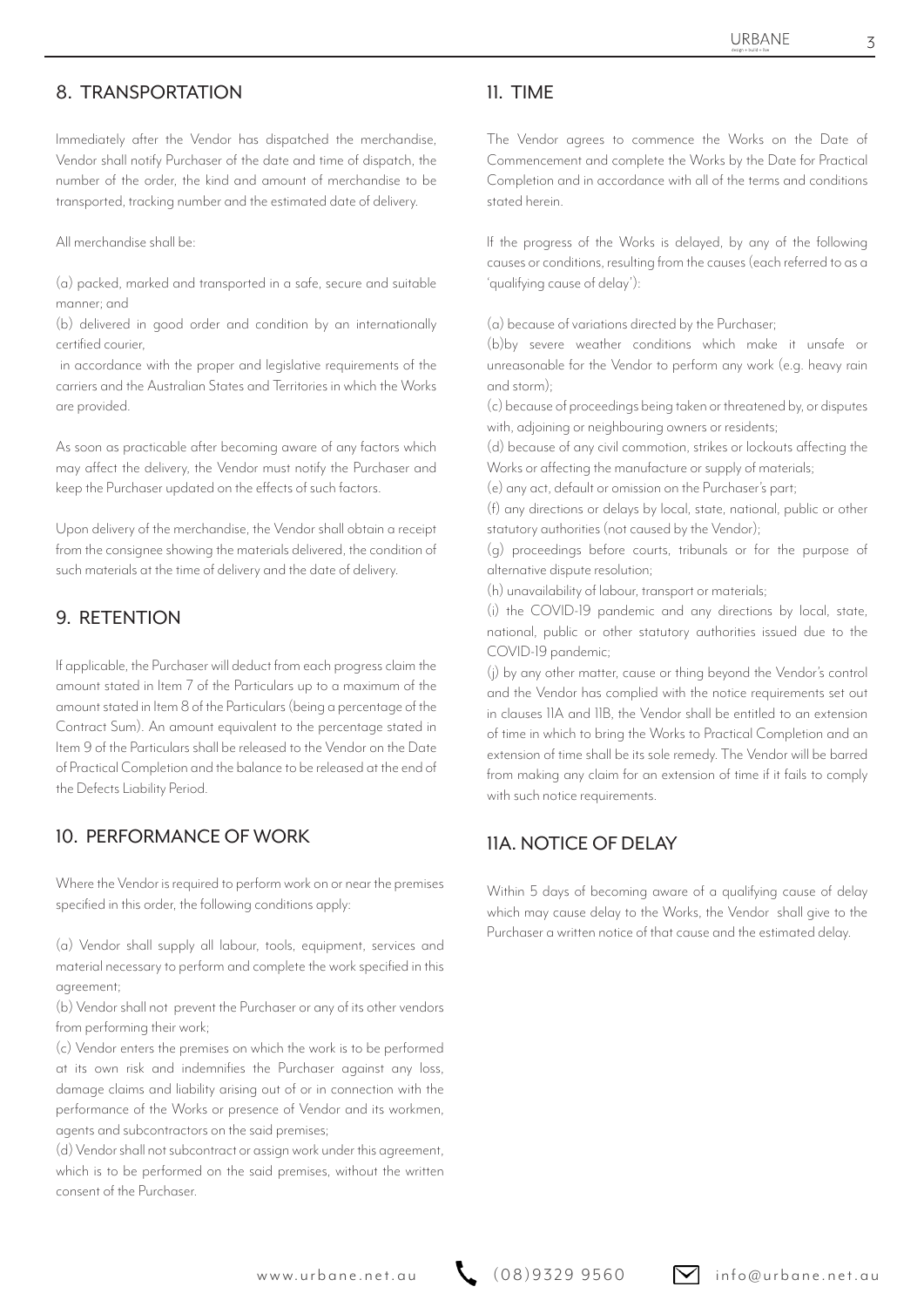The Vendor shall only be entitled to an extension of time under this clause if the Vendor:

(a) has been, or will be delayed, in reaching Practical Completion by a qualifying cause of delay; and

(b) gives to the Purchaser, within 14 days of when the Vendor should reasonably have become aware of the qualifying cause of delay, a written claim for an extension of time evidencing the facts of causation and of the delay to the Works (including the extent) with supporting documentation (if any).

Within 28 days after receiving a claim for an extension of time from the Vendor, the Purchaser shall give to the Vendor a written rejection or approval of the extension of time. If the Purchaser rejects the Vendor's claim, the Purchaser must include in writing reasons for its rejection.

#### 12. INSURANCE

Prior to the commencement of the Works and whenever requested by the Purchaser, the Vendor shall:

(a) effect and maintain each of the insurances listed in clauses 12A to 12D:

(i) in a form acceptable to the Purchaser with an insurer authorised by APRA to carry on insurance business in Australia; and

(ii)for the duration of the performance of the Works and the Defects Liability Period;

(b) produce evidence of each policy of insurance which has been effected and maintained to the satisfaction of the Purchaser (i.e. by presenting a Certificate of Currency).

The Vendor must ensure that any subcontractor it engages in connection with the Works also procures and maintains the insurances listed in clauses 12A to 12D.

If the Vendor defaults in the obligation to insure under clauses 12, 12A, 12C and 12D, the Purchaser may insure and deduct the premium paid from any money due or to become due to the Vendor.

#### 11B. EXTENSION OF TIME 12A. INSURANCE OF THE WORKS

The Vendor is solely liable for and must insure the Purchaser (naming the Purchaser as an 'insured') against any loss, destruction or damage arising from, or in connection with, the Works (including but not limited to theft, fire, explosion, earthquake, lightning, storm, tempest or civil commotion) but excluding:

(a) the cost of making good fair wear and tear or gradual deterioration, but shall not exclude any loss or damage resulting therefrom;

(b) the cost of making good faulty workmanship and materials, but shall not exclude any loss or damage resulting therefrom;

(c) consequential loss of any kind, but shall not exclude any loss of or damage to the Works;

(d) damages for the failure to complete the Works,

for at least the full reinstatement value of all work executed and materials and goods both on and off the Site, including any unfixed materials or goods.

On the insurer's written authorisation or settlement of any claim under the policies, the Vendor must diligently proceed to rebuild or repair the Works and replace or repair the materials or goods lost, destroyed or damaged.

#### 12B. WORKERS' COMPENSATION

The Vendor must procure and maintain workers' compensation insurance covering liability arising out of death of or injury to persons employed (or deemed to be employed) by the Vendor in connection with the Works (including liability under any applicable workers' compensation legislation and at common law). The workers' compensation policy must provide common law liability to a limit of not less than \$50 million in relation to any one occurrence and unlimited as to the number of occurrences, and must include a Principal's Indemnity extension for both Workers' Compensation Act Benefits and common law in favour of the Purchaser, its related entities and their respective employees and must include a waiver of subrogation in favour of the Purchaser, its related entities and their respective employees.

#### 12C. PUBLIC LIABILITY INSURANCE

The Vendor must procure and maintain public and products liability insurance in the amount of not less than \$20,000,000 in respect of any one claim and unlimited as to the amount of claims and endorsed to include a Principal's Indemnity extension. This policy must also include a Cross Liability clause, extend to cover goods in the physical and legal control of the Vendor and liability in respect of third party property damage or personal injury arising from the use of unregistered plant and equipment.

This policy must not exclude cover in respect of personal injury or death of any person and in respect of any damage to any real or personal property arising out of or in the course of or caused by the execution of the Works unless due to any act or neglect of the Purchaser or of other persons for whom the Purchaser is responsible.

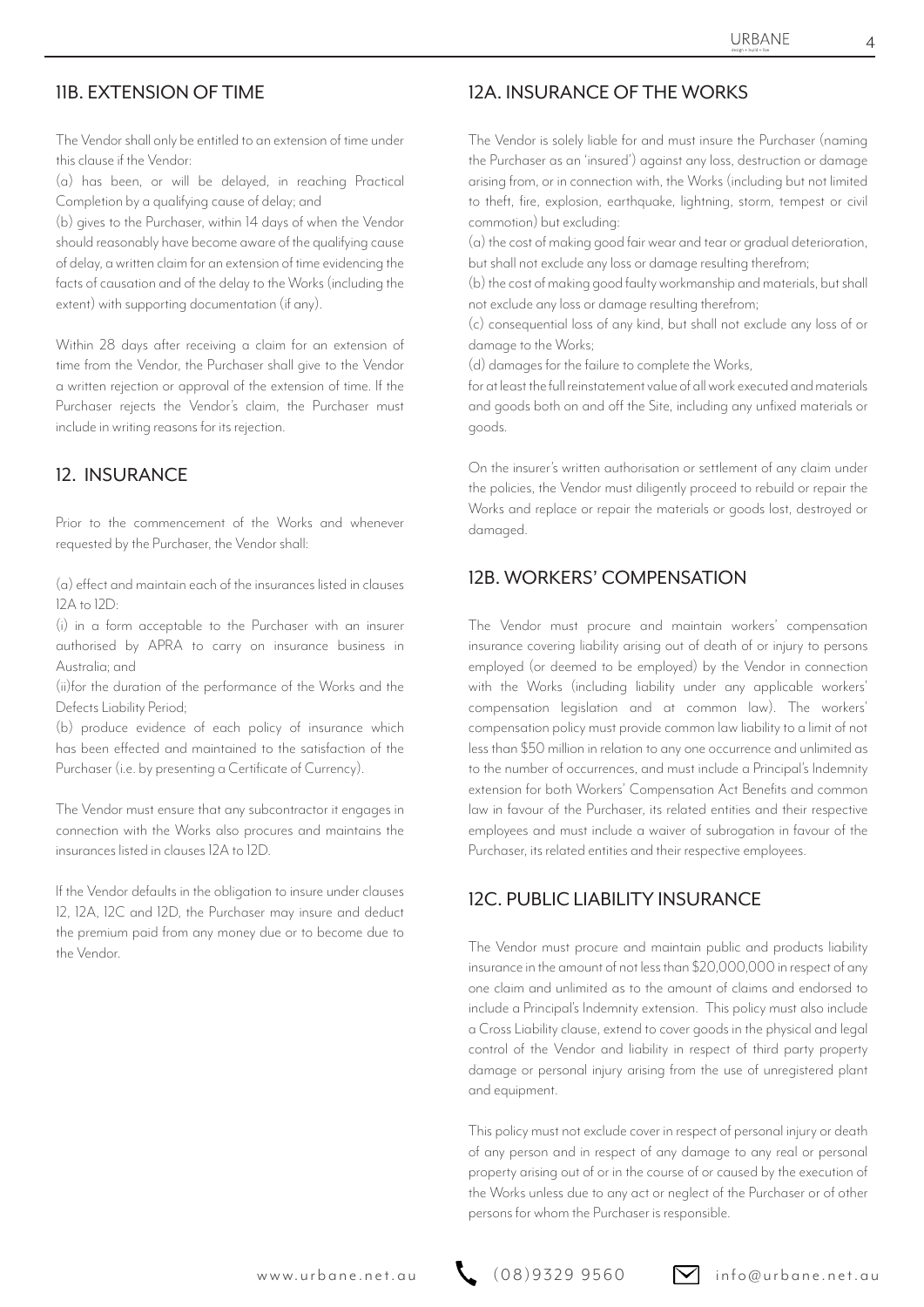#### 12D. MOTOR VEHICLE INSURANCE 14. PAYMENT

The Vendor must procure and maintain comprehensive motor vehicle insurance in respect of all vehicles owned, operated, leased, hired, or controlled by the Vendor or its employees, subsubcontractors or agents, registered or required to be registered in accordance with any Law which are used (or to be used) on any road at any time in connection with the Works. The motor vehicle insurance policy must provide cover for material damage to all vehicles for not less than their market value, must include coverage for liability in respect of third party property damage or personal injury to a minimum limit of \$30,000,000 or in accordance with the normal limits provided in countries outside of Australia (to be agreed by the Purchaser), must include a Principal's Indemnity extension indemnifying the Purchaser, its related entities and their respective employees and must include a Cross Liability clause and a waiver of subrogation in favour of the Purchaser, its related entities and their respective employees.

#### 13. VARIATIONS

(a) The Purchaser may direct the Vendor in writing to vary the Works by any one or more of the following as and when it believes such work is required (using its reasonable judgment):

(i) increasing, decreasing or omitting any part;

(ii)changing the character or quality;

(iii)changing the levels, lines, positions or dimensions;

(iv)carry out additional work;

 (v)demolish or remove material or work no longer required by the Purchaser.

(b) The Vendor shall not vary the Works except as directed by the Purchaser and the Vendor shall not be entitled to payment upon completion of a variation unless it has received written approval from the Purchaser as required under subclause (d) below.

(c) It is a condition precedent to the Vendor's entitlement to make any claim for or receive payment for the cost of executing a variation under this clause that the Vendor has given to the Purchaser its quotation for the cost of executing the variation within 10 days of the Purchaser's direction to vary the Works.

(d) If the variation is approved, the Purchaser shall give to the Vendor its written approval and direct the Vendor to execute the variation in accordance with the Vendor's quotation (or otherwise as advised) within 10 days of receipt of the Vendor's quotation.

(e) If the Purchaser has directed the Vendor to vary the Works by omitting any part, the Purchaser may, by written notice, engage a third party to perform and complete the omitted part.

The Vendor shall submit a written claim for payment fortnightly or monthly as specified at Item 10 of the Particulars. Each progress claim shall include details of the value of the Works done and other moneys which, in the Vendor's opinion, is then due from the Purchaser to the Vendor in accordance with these terms and conditions, and any other information or documentation in support of its claims.

Except where the Vendor has failed to provide sufficient evidence in its progress claim, the Purchaser shall make payment of a progress claim by the date specified at Item 11 of the Particulars. In the event that the Purchaser does not agree with any portion of the value of Works stated in a progress claim, the Purchaser may reject that portion, provide reasons for its rejection and pay only the portion which it has agreed to.

### 15. PAYMENT IN ADVANCE OF MERCHANDISE

(a) If the Vendor claims payment for merchandise intended for incorporation into the Works but not yet delivered to Site, the Purchaser shall make payment if:

(i) the Vendor is able to satisfy the Purchaser by way of evidence that: (A) ownership of the merchandise will pass to the Purchaser upon payment;

(B) such merchandise is (or will be) properly stored, and adequately protected;

(ii) the Vendor agrees to provide security by way of a bank guarantee in a form acceptable to the Purchaser in an amount equal to the claim for payment of the merchandise, as the case may be.

(b) If the Vendor fails to deliver the merchandise, the Purchaser shall be entitled to have recourse to the bank guarantee in part or in full as the case may be and receive and use the proceeds of the bank guarantee to remedy the non-performance of the Vendor.

(c) Otherwise, the Purchaser shall release the relevant bank guarantee to the Vendor within 10 business days after the Vendor has completed the delivery of the merchandise and after it has deducted any amounts from the bank guarantee to which the Purchaser is entitled to.

(d) Alternatively, to subclause (A)(ii) above, where the Vendor is a corporation duly incorporated with the Corporations Act 2001 (Cth), the Purchaser may request for the Vendor to provide a Personal Deed of Guarantee and Indemnity in the form of Annexure Deed of Guarantee and Indemnity shall be given by a director of the Vendor, in its personal capacity and the Purchaser shall be entitled to reject any proposed director on reasonable grounds.

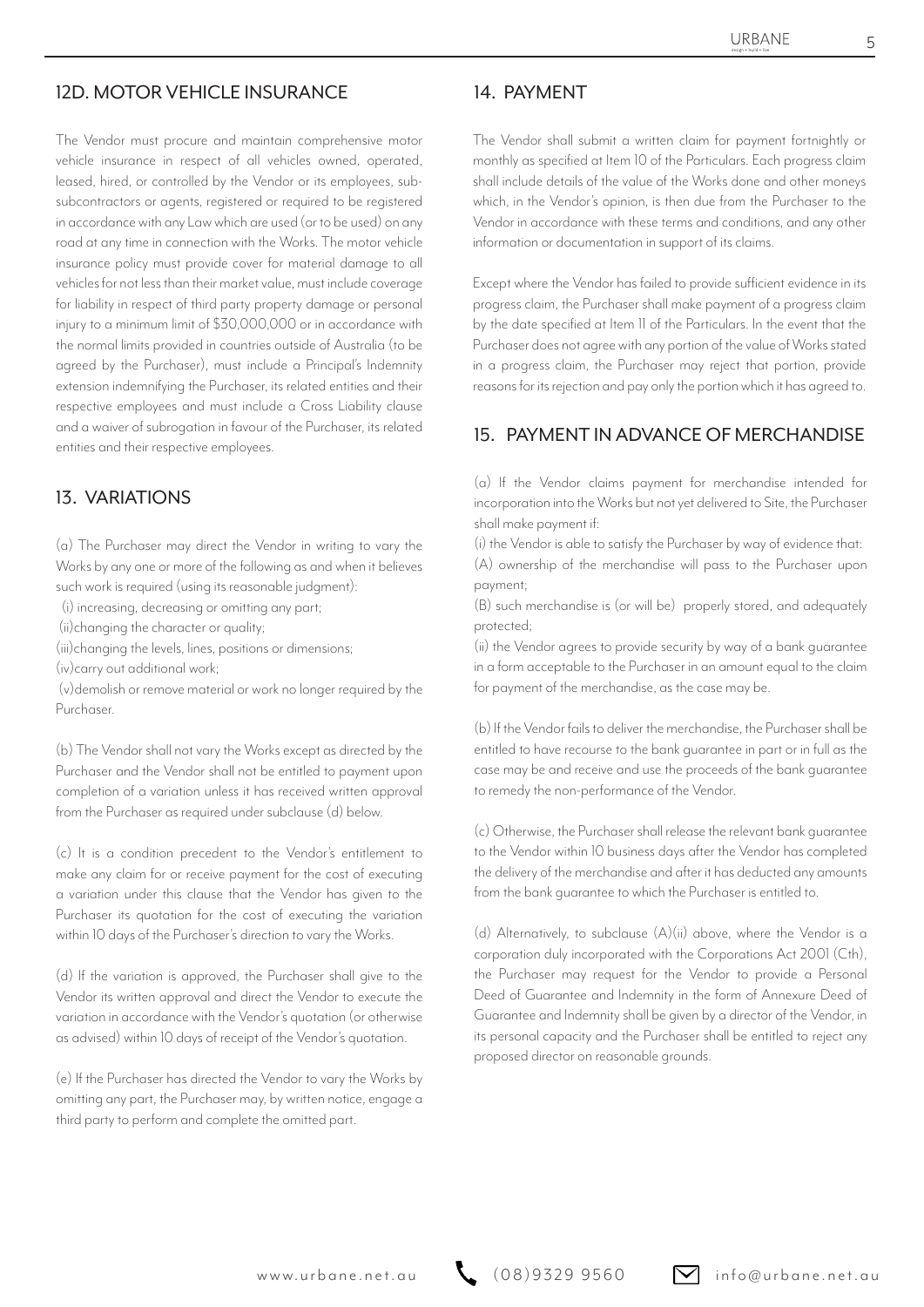## 15A. PERSONAL DEED OF GUARANTEE AND 17. FINAL PAYMENT CLAIM INDEMNITY

The Purchaser may, at any time, prior to the commencement of or during the Vendor's performance of the Works, request for the Vendor to provide a Personal Deed of Guarantee and Indemnity in the form of Annexure Part B for the performance of the obligations and the discharge of the liabilities of the Vendor under this agreement from a director of the Vendor (if any).

#### 16. PRACTICAL COMPLETION

Practical Completion is that stage when:

(a) the Works are completed except for any omissions or defects which do not prevent the Works from being reasonably capable of being used for their intended purpose by the Purchaser;

(b) testing or certification by any authority having jurisdiction has been complied with;

(c) all warranties, certificates, operating and maintenance manuals and other documents and information required under this agreement which, in the opinion of the Purchaser, are essential for the use, operation and maintenance of the Works have been supplied;

(d) all approvals required to be obtained by the Vendor which are necessary for the use and operation of the Works have been obtained and, where required by a legislative requirement, transferred to the Principal:

(e) the Works are capable of being operated safely under all anticipated or likely operating conditions and in accordance with all legislative requirements.

When, in the Vendor's opinion, the Works have reached practical completion, the Vendor must give the Purchaser written notice stating that the Works have reached Practical Completion pursuant to clause 10 of this agreement and requesting the Purchaser to inspect the Works within 5 business days of receipt of the Vendor's notice.

Within 10 business days of receiving written notice from the Vendor, the Purchaser must inspect the materials supplied or work completed as part of the Works and provide the Vendor with written notice of the matters (if any) which the Purchaser considers are not minor defects and are required under this agreement to be done for Practical Completion to be achieved. The Vendor must promptly do those things (if any) and liaise with the Purchaser until the Purchaser is able to provide the Vendor with notice in writing that it has accepted the Works as complete except for minor defects and that Practical Completion has been achieved.

Within 28 days after the later of the expiry of the Defects Liability Period or the rectification of all defects identified during the Defects Liability Period, the Vendor may give the Purchaser a written final payment claim endorsed 'Final Payment Claim' being a progress claim together with all other claims whatsoever in connection with the subject matter of this agreement which the Purchaser has previously been notified of in accordance with the terms under this agreement.

Within the number of days specified at Item 11 of the Particulars following receipt of the final payment claim, or if no final payment claim has been received, within the number of days specified at Item 11 of the Particulars following the date on which a final payment claim was to be submitted under this clause, the Purchaser shall provide a final certificate evidencing the moneys finally due and payable (including any release or reduction of any retention money if applicable) between the Vendor and the Purchaser on any account whatsoever in connection with the subject matter of this agreement. If the Purchaser rejects an amount claimed by the Vendor in the final payment claim, the Purchaser shall state the reasons for such rejection in the final certificate. If the Purchaser fails to issue a final certificate in accordance with this clause, the final payment claim will be deemed to be disputed.

Within 5 business days of receipt of the final certificate, the Vendor must issue a tax invoice to the Purchaser for the amount stated as then payable in the final certificate.

Within 10 business days following the Purchaser's issue of a final certificate the parties must pay to each other the moneys certified as due and payable in the final certificate, as the case may be (regardless of whether the Vendor issues a tax invoice in the form stated above within time or not).

The Vendor agrees to accept payment by the Purchaser of the amount specified in the final certificate and release by the Purchaser of any retention moneys in accordance with the final certificate as full and final payment to the Vendor of all amounts due and payable at the time of the issue of the final payment claim or in the future in connection with this agreement and the Works or any other works executed by the Vendor and/or its subcontractors and suppliers on or about the Site of the Works. In consideration of such payment, the Vendor waives, releases and forever discharges the Principal from all or any claims, actions, proceedings, demands and the like which the Vendor may have at the time of the issue of the final payment claim or in the future whether arising under or in connection with this agreement or in any way connected with the execution of the Works or for the work performed or materials supplied at the Site.

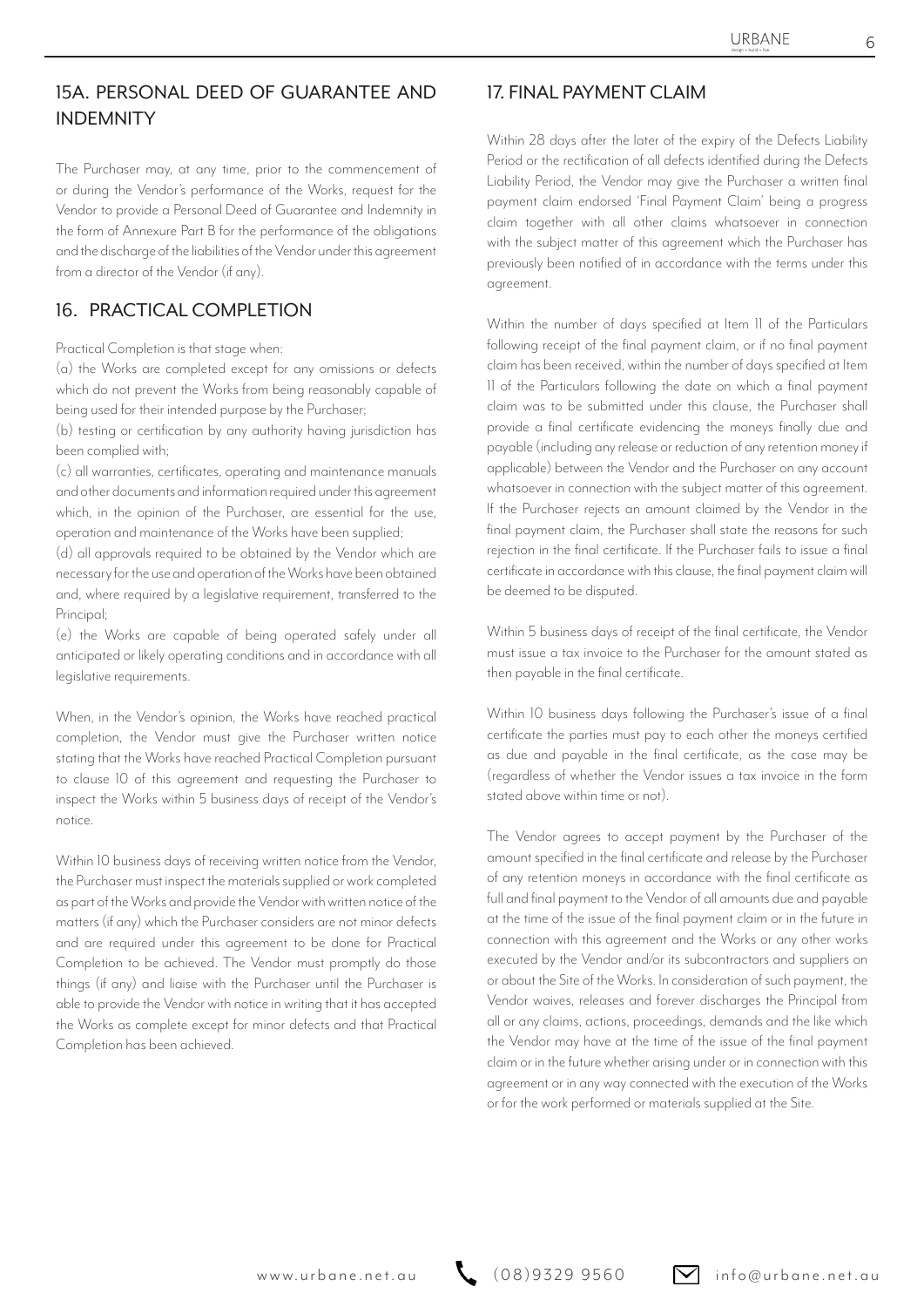If the Vendor does not reach Practical Completion of the Works by the Date for Practical Completion, the Vendor shall be indebted to the Purchaser for liquidated damages at the rate set out at Item 12 of the Particulars for every day after the Date for Practical Completion to and including the earliest of the Date of Practical Completion, termination of this agreement or the Purchaser taking the whole or part of the Work out of the hands of the Contractor.

The parties agree that the liquidated damages provided for in this clause are fair, reasonable and genuine pre-estimates of the loss and damage which the Purchaser is likely to suffer and incur if Practical Completion is not reached by the Date for Practical Completion and does not constitute a penalty.

The Vendor agrees that it will not commence any proceedings that any of the liquidated damages provided for in this clause are a penalty or that the obligation to pay such liquidated damages is void or unenforceable (whether in whole or in part).

## 19. RIGHT TO SET OFF

The Purchaser may deduct from moneys due to the Vendor any money due from or payable by the Vendor to the Purchaser (including liquidated damages under clause 18) under this agreement or otherwise and if those moneys are insufficient, the Purchaser may, have recourse to retention moneys retained under clause 9 (if applicable).

The Purchaser may elect to set off and deduct from moneys due to the Vendor, any other moneys due and owing by the Vendor to the Purchaser under other contracts or agreements not in connection with the subject matter of this agreement.

The Purchaser's entitlement to set off or have recourse to retention moneys (if applicable) will not be affected by:

(a) whether the Works have reached Practical

Completion or not; nor

(b) the existence of a dispute regarding the Purchaser's right to set off or have recourse to or the amount which the Principal intends to set off or have recourse to.

#### 20. DEFECTS

As soon as practicable after the Purchaser becomes aware of any work done (including material provided) by the Vendor which does not comply with the terms and conditions in this agreement, it shall give the Vendor written details thereof. The Vendor shall, at his own expense, obtain all licenses and permits, labour supervision and equipment to make good, remove or demolish and replace or reconstruct the defective materials or work.

If the Vendor fails to rectify the defective materials or work, the Purchaser shall, by written notice to the Vendor, take out of the Vendor's hands the whole or part of the defective work or materials which need to be rectified and engage a third party to complete the work taken out. The Vendor must pay to the Purchaser, the costs of completing the work taken out.

#### 18. LIQUIDATED DAMAGES 21. DEFECTS LIABILITY PERIOD

The Defects Liability Period shall commence at 4:00pm on the Date of Practical Completion and continue for a duration of the months stated in Item 13 of the Particulars. During the Defects Liability Period, the Vendor shall carry out the rectification of any defects identified by the Purchaser at times and in a manner causing as little inconvenience to the occupants or users of the Works as is reasonably possible.

### 22. INDUSTRIAL RELATIONS

The Vendor shall be fully responsible for all matters concerning its labour force and shall not claim nor be entitled to claim any compensation from the Purchaser nor any adjustment to this agreement for any cost or loss of time arising from any cause which is associated with or which arises from the provision of labour for the Works or from industrial relations connected with or arising on the site.

The Vendor shall indemnify the Purchaser from and against any cost or increased cost arising from any cause which is associated with or which arises from the provision of labour for the Works or from industrial relations connected with or arising on the site.

The Vendor shall immediately notify and provide full details to the Purchaser if industrial action or any other form of industrial dispute is threatened or occurs, and keep the Purchaser fully informed of all matters including any proceedings, negotiations or dealings regarding the industrial action or any other form of industrial dispute.

#### 23. WORK HEALTH & SAFFTY

#### The Vendor shall:

(a)ensure, so far is as practicable, that the conditions of the premises on which work is to be performed is safe and without risk to health for its employees, Vendors and agents and members of the public;

(b)at all times identify and exercise all necessary precautions for the safety and health of all persons including its employees, Vendors and agents who may be affected directly or indirectly by or as a result of the Works;

(c)comply with all statutory requirements in relation to occupational safety and health, including but not limited to the Occupational Safety and Health Act 1984 (WA) and regulations made under that Act.

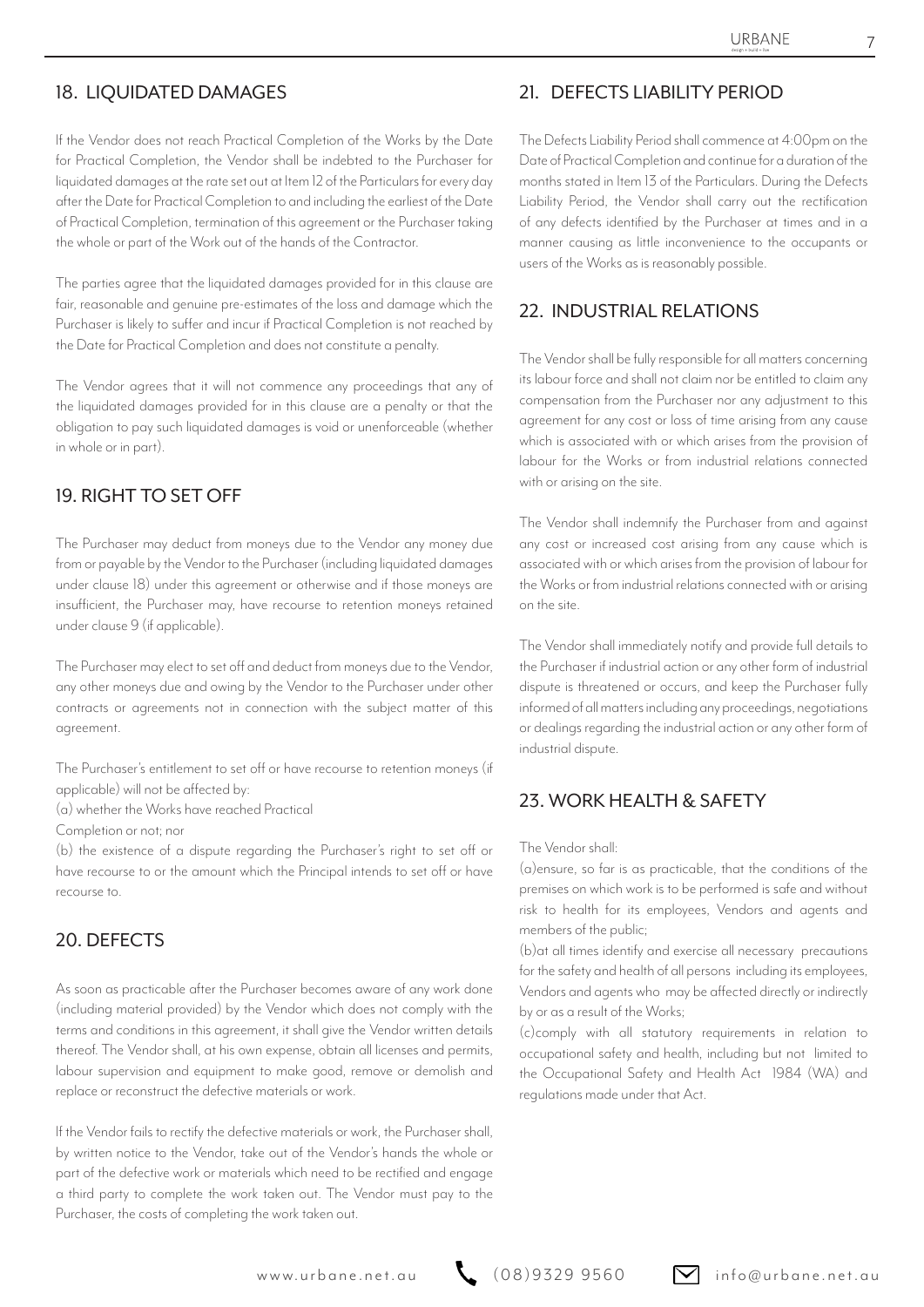## 24. EXCLUSION OF PART 1F OF CIVIL LIABILITY ACT 2002

The operation of Part 1F of the Civil Liability Act 2002 (WA) shall be excluded in relation to all and any rights, obligations and liabilities under these terms and conditions whether such rights, obligations or liabilities are sought to be enforced as a breach of contract or claim in tort (including negligence), in equity, under statute or otherwise at law.

Without limiting the generality of the paragraph directly above, the rights, obligations and liabilities of the parties (including those relating to proportionate liability) shall be as specified in these terms and conditions and not otherwise whether such rights, obligations and liabilities are sought to be enforced by a claim in contract, tort (including negligence), in equity, under statute or otherwise at law.

### 25. DISPUTE RESOLUTION

If a dispute between the Purchaser and Vendor arises out of or in connection with this agreement, then either party shall give to the other party a notice of dispute in writing adequately identifying and providing details of the dispute.

**EXECUTE COVIL**<br>
LABLIS A 2002 (600 distribution of distribution and distribution and distribution and distribution and distribution and distribution and distribution and distribution and distribution and distribution and Unless the dispute has been settled within 5 business days after the notice, either party must refer the dispute to mediation. The mediator shall be appointed by Resolution Institute failing agreement by the parties. The mediation shall be conducted in accordance with Resolution Institute's 2016 Edition of the Mediation Rules. The parties must comply with the directions of the mediator for the conduct of the mediation and share the costs of the mediation equally.

If the parties are unable to resolve the dispute by mediation, only then may either party issue proceedings to have the dispute determined in a court of competent jurisdiction. The parties agree to irrevocably submit themselves to the exclusive jurisdiction of the courts of Western Australia.

Nothing in this clause shall prejudice the right of a party to institute proceedings to enforce payment due under the Contract or to seek injunctive or urgent declaratory relief.

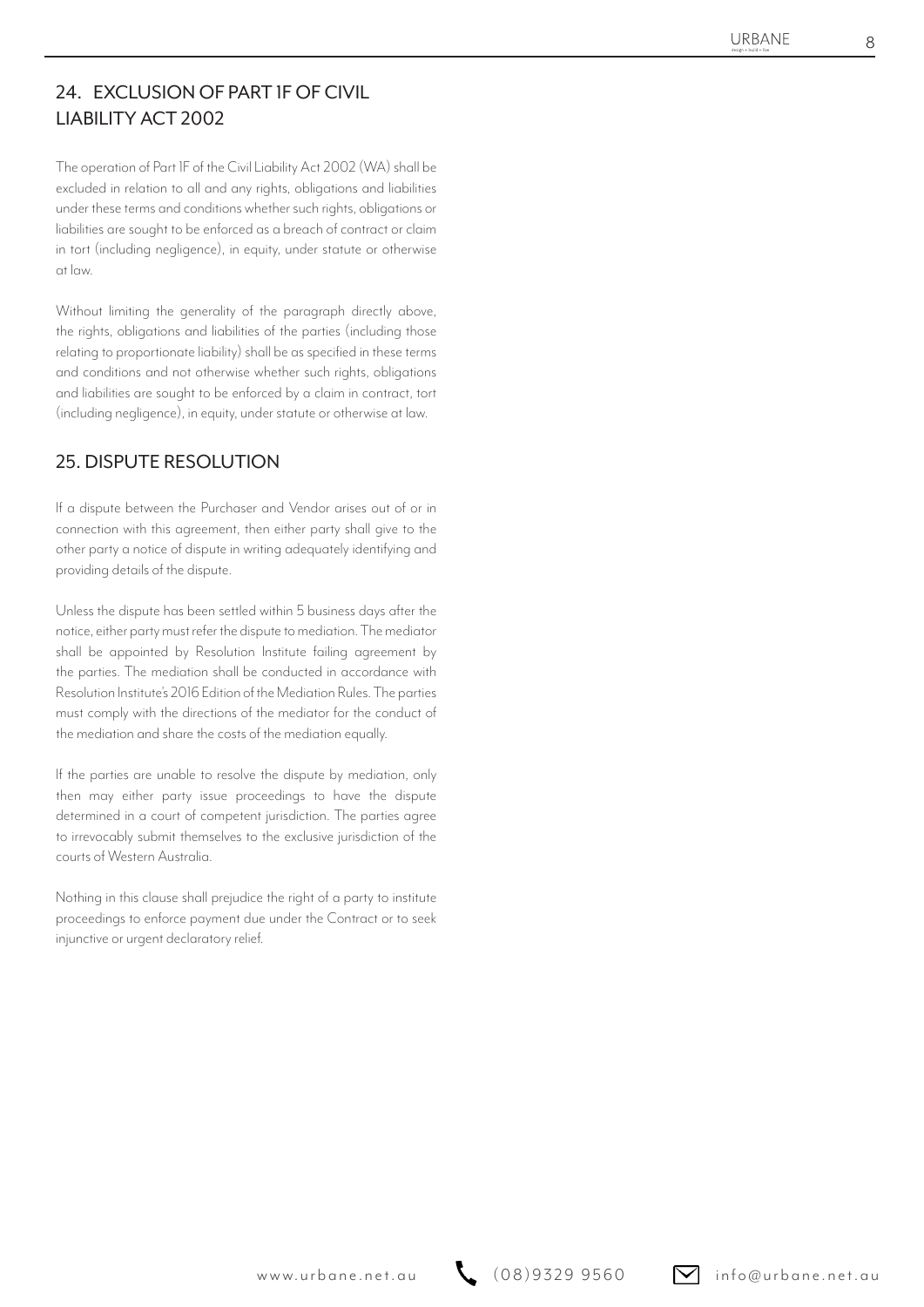#### Annexure Part A to the Subcontract Agreement Terms & Conditions

#### Deed of Novation

(Subclause 5A(b)(i))

|                                      | Between. <u> And the second contract of the second contract of the second contract of the second contract of the second</u>                                                                                                                                                                                                                                                                                                                                              | ("Continuing Party") |
|--------------------------------------|--------------------------------------------------------------------------------------------------------------------------------------------------------------------------------------------------------------------------------------------------------------------------------------------------------------------------------------------------------------------------------------------------------------------------------------------------------------------------|----------------------|
|                                      | of $\overline{\phantom{a}}$ $\overline{\phantom{a}}$ $\overline{\phantom{a}}$ $\overline{\phantom{a}}$ $\overline{\phantom{a}}$ $\overline{\phantom{a}}$ $\overline{\phantom{a}}$ $\overline{\phantom{a}}$ $\overline{\phantom{a}}$ $\overline{\phantom{a}}$ $\overline{\phantom{a}}$ $\overline{\phantom{a}}$ $\overline{\phantom{a}}$ $\overline{\phantom{a}}$ $\overline{\phantom{a}}$ $\overline{\phantom{a}}$ $\overline{\phantom{a}}$ $\overline{\phantom{a}}$ $\$ |                      |
|                                      |                                                                                                                                                                                                                                                                                                                                                                                                                                                                          |                      |
| $\sigma$ of $\overline{\phantom{a}}$ |                                                                                                                                                                                                                                                                                                                                                                                                                                                                          |                      |
|                                      | and <u>Communications (</u> "the Incoming Party")                                                                                                                                                                                                                                                                                                                                                                                                                        |                      |
|                                      |                                                                                                                                                                                                                                                                                                                                                                                                                                                                          |                      |

witnesses that—

- Upon receipt by the Continuing Party of all moneys owing under the prior secondary contract— 1.
- the Incoming Party shall punctually perform the obligations of the Outgoing Party under the prior contract prescribed in the schedule hereto as far as they are not performed. The Incoming Party acknowledges itself bound by the provisions of the prior contract as if the Incoming Party had been named as the Outgoing Party in the prior contract; 1.1
- the Continuing Party shall punctually perform like obligations and be bound to the Incoming Party as if the provisions of the prior contract were incorporated herein; and 1.2
- the Outgoing Party and the Continuing Party shall each release and forever discharge the other from the further performance of the prior contract and from all claims and demands in connection with the prior contract. 1.3
- The Outgoing Party and the Continuing Party each warrant to the Incoming Party that the Works, as the case may be, carried out to the date hereof, is in accordance with the provisions of the prior contract.  $\overline{\phantom{a}}$
- This Deed shall be governed by the laws in force in the State or Territory stated in the provisions of the agreement between the Purchaser and the Vendor in accordance with the law for the time being in force in the State or Territory in which the Works are being carried out. 3

|            | Schedule |  |  |  |  |
|------------|----------|--|--|--|--|
| Documents: |          |  |  |  |  |
|            |          |  |  |  |  |
|            |          |  |  |  |  |
|            |          |  |  |  |  |
|            |          |  |  |  |  |
|            |          |  |  |  |  |
|            |          |  |  |  |  |
|            |          |  |  |  |  |
|            |          |  |  |  |  |
|            |          |  |  |  |  |

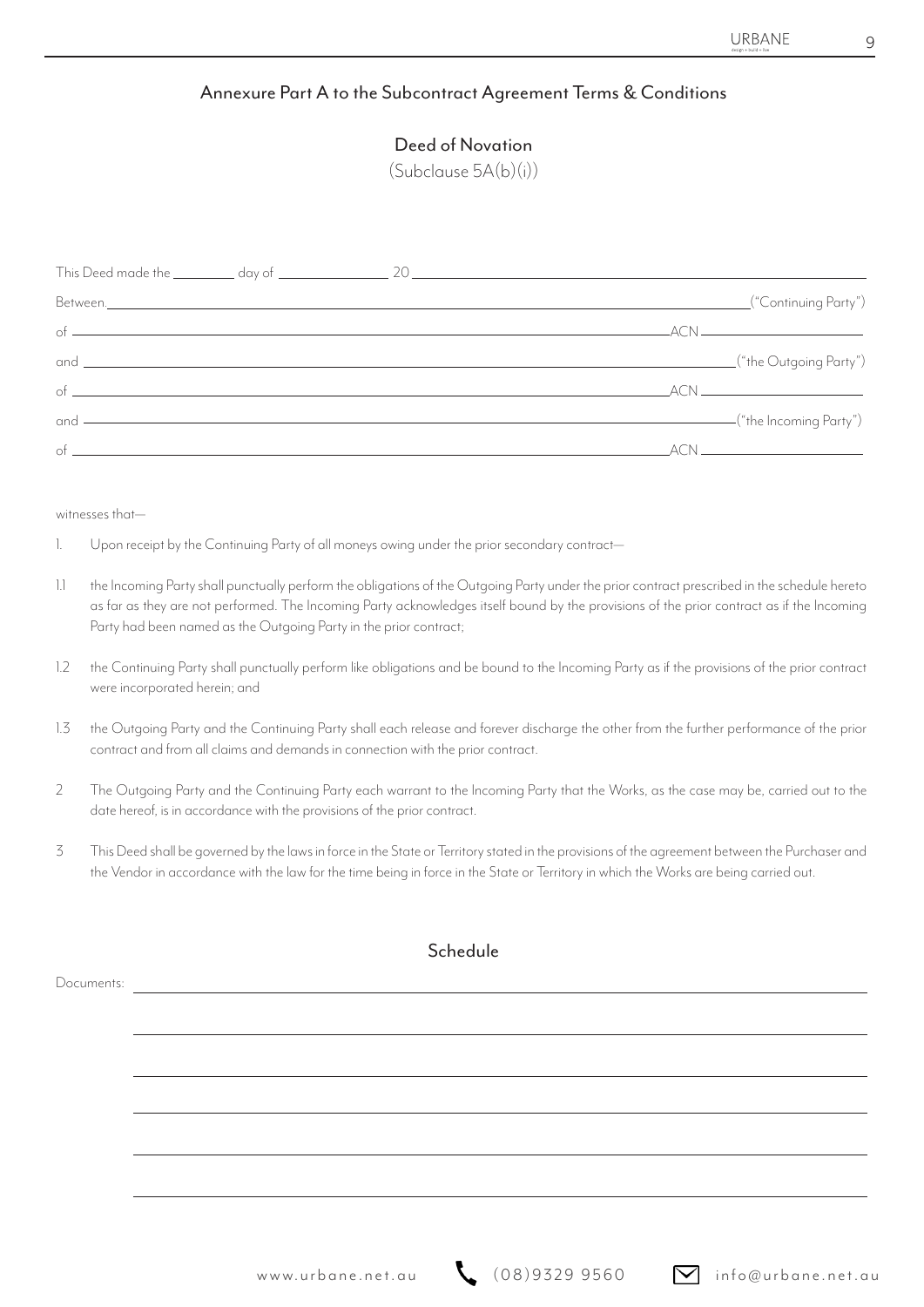In witness whereof the parties have executed this Deed of Novation by affixing the seals.

THE COMMON SEAL of the Continuing Party (Purchaser) was affixed to this document in the presence of:

| Secretary/Director                                                                                   | Director            |
|------------------------------------------------------------------------------------------------------|---------------------|
| Name (please print)                                                                                  | Name (please print) |
| THE COMMON SEAL of the Outgoing Party (Vendor)<br>was affixed to this document in the presence of:   |                     |
| Secretary/Director                                                                                   | Director            |
| Name (please print)                                                                                  | Name (please print) |
| THE COMMON SEAL of the Incoming Party (supplier)<br>was affixed to this document in the presence of: |                     |
| Secretary/Director                                                                                   | Director            |
| Name (please print)                                                                                  | Name (please print) |
|                                                                                                      |                     |

www.urbane.net.au  $\left(08\right)9329\,9560$  info@urbane.net.au

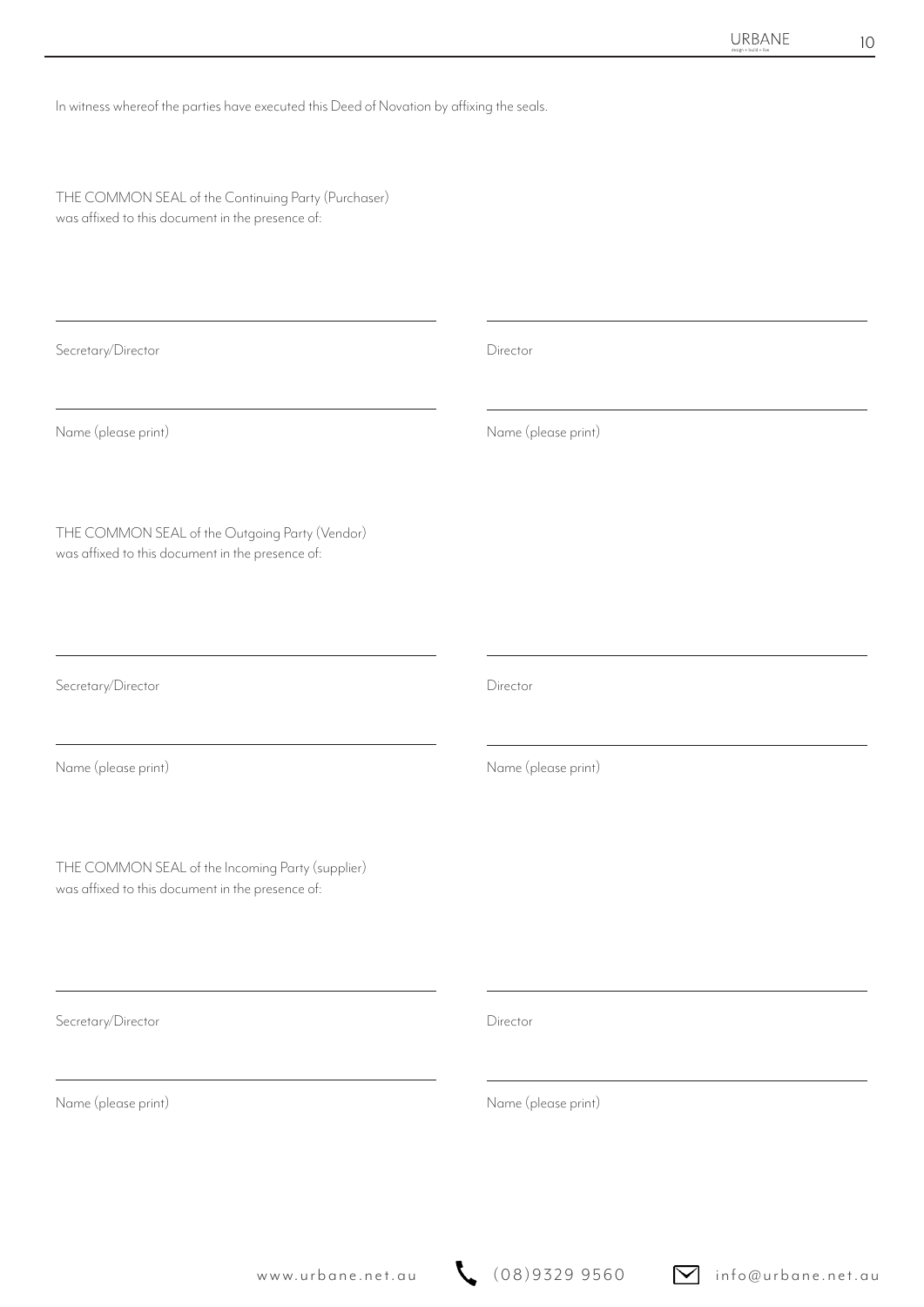## Annexure Part B to the Subcontract Agreement Terms & Conditions

### Personal Deed of Guarantee and Indemnity

(Clause 15A)

| Between the person/s specified in the Schedule__________________________________ | ("Guarantor")    |
|----------------------------------------------------------------------------------|------------------|
| $of$ $-$                                                                         |                  |
| and Urbane Projects Pty Ltd (ABN 78 009 438 662)                                 | -("Purchaser") - |

of 32A McCoy Street, Melville WA 6156.

#### **Recitals**

- A. The Vendor and the Purchaser are parties to a Subcontract Agreement.
	- B. As a condition of the Purchaser entering into the Subcontract Agreement with the Vendor, the Purchaser has requested that the Guarantor give this Guarantee and Indemnity.

#### Agreement

#### Definitions and Interpretation 1.

- "Guarantor" means: 1.1
	- (a) If the Vendor is an individual, that individual and party to this Guarantee and Indemnity so described above and that party's personal representatives, transferees and assigns;
	- (b) If the Vendor is an entity, the Director of the Vendor and party to this Guarantee and Indemnity so described above and that party's personal representatives, transferees and assigns; and
	- (c) If there is more than one person described as so described above and that party's personal representatives, transferees and assigns.
- "person" includes a corporation. 1.2
- "Primary Instrument" means the Subcontract Agreement entered into (or to be entered into) contemporaneously with this Deed between the Vendor and the Purchaser in respect of the supply of merchandise (as described in the Subcontract Agreement) and/ or performance of the Works (as described in the Subcontract Agreement). 1.3
- "Purchaser" means the party named as the 'Purchaser' under the Subcontract Agreement and the party to this Guarantee and Indemnity so described above and that party's personal representatives (or, in the case of a corporate party, its successors), transferees and assigns. 1.4
- "State" means the State of Western Australia. 1.5
- "Vendor" means the party named as the 'Vendor' under the Subcontract Agreement. 1.6
- A word importing: 1.7
	- (a) the singular number includes the plural;
	- (b) the plural number includes the singular; and
	- (c) any gender includes every other gender.
- A reference to this Guarantee and Indemnity includes a reference to any schedule to this Guarantee and Indemnity and a schedule, clause or paragraph refers to a schedule, clause or paragraph of this Guarantee and Indemnity. 1.8
- A reference to an Act, Law, Regulation or By-law includes any amendment or re-enactment of it that is for the time being in force. 1.9
- A reference to "writing" or "written" includes any such communication sent electronically.  $110$
- "Including" and similar expressions are not words of limitation. 1.11

www.urbane.net.au  $\left(08\right)9329\,9560$  info@urbane.net.au

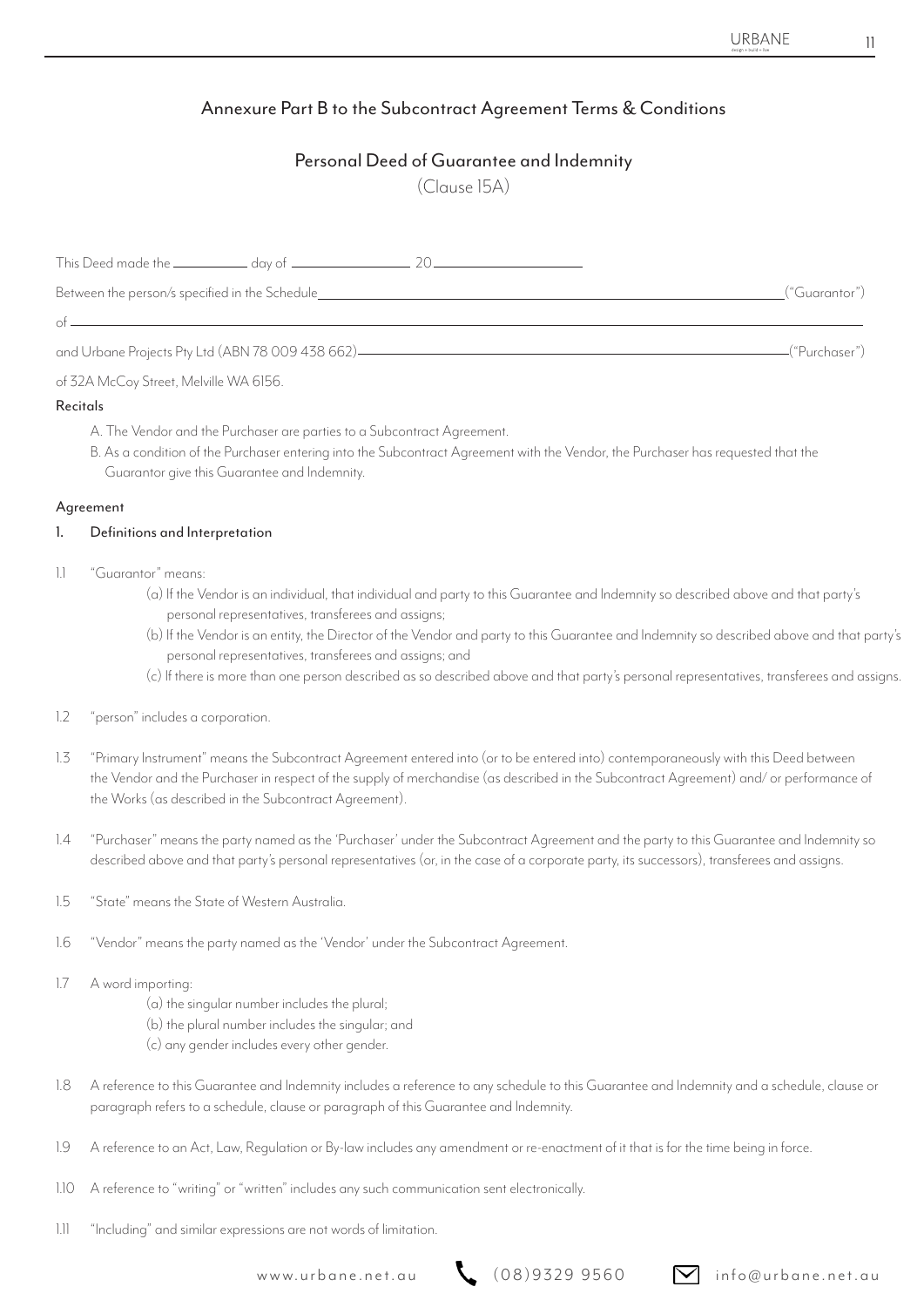#### Guarantee and Indemnity 2.

#### Guarantee  $21$

In consideration of the transactions secured by this Guarantee and Indemnity, the Guarantor guarantees to the Purchaser: (a) the due and punctual payment by the Vendor of all moneys payable under the Primary Instrument; and

(b) the due and punctual performance and observance of every obligation imposed on the Vendor under the terms of the

Primary Instrument

("Guaranteed Obligation").

#### 2.2 Indemnity

(a) As a separate and severable liability, the Guarantor indemnifies the Purchaser, and agrees to keep the Purchaser indemnified, against any loss, damage, cost, claim, demand or liability or expenses suffered or incurred by the Purchaser arising out of:

(i) a failure by the Vendor to observe or perform a Guaranteed Obligation whether actual or prospective;

(ii) a Guaranteed Obligation being ineffective for any reason (whether or not the Purchaser knew or ought to have known of that reason) including:

(iii)a legal limitation, disability or incapacity of, or a lack or improper exercise of a power or authority in relation to, the Vendor;

(iv) the Vendor making an arrangement, assignment or composition for the benefit of its creditors or an order made or resolution effectively passed for its winding up or going into liquidation or a receiver, receiver and manager, administrator or provisional liquidator is appointed to the Vendor; or

(v) a Guaranteed Obligation being or becoming illegal, invalid, void, voidable or unenforceable.

(b) Any moneys payable by the Guarantor under this Guarantee and Indemnity are due and payable by the Guarantor to the Purchaser on demand without deduction or set off.

#### 2.3 Continuing Security

Each of the guarantees and indemnities in this clause 2 shall be a continuing guarantee and indemnity and accordingly:

(a) each shall constitute a principal obligation of the Guarantor to the Purchaser and shall not be affected by any claim or demand which the Vendor may at any time assert against the Purchaser on any account whatsoever; and

(b) neither shall be discharged or released by any payment made by the Vendor or the Guarantor which is thereafter avoided by statute as a preference of for any other reason whatsoever.

#### 2.4 Rights and Obligations of Guarantor

(a) The Purchaser shall not be required to give any notice to the Guarantor of a default by the Vendor nor to give any notice to or obtain any consent from the Guarantor before any variation is made to the terms of this Deed, the Primary Instrument or of any transaction which is subject to each of the guarantees and indemnities in this clause 2.

(b) The Guarantor waives:

(i) any limitation on the liability of any of them which, but for this waiver, would arise by reason of the status of any of them as a surety;

(ii) all rights of contribution, marshalling, consolidation and subrogation which the Guarantor would otherwise be entitled to assert; and (iii) all other rights which are inconsistent with the provisions of the guarantees and indemnities in this clause 2.